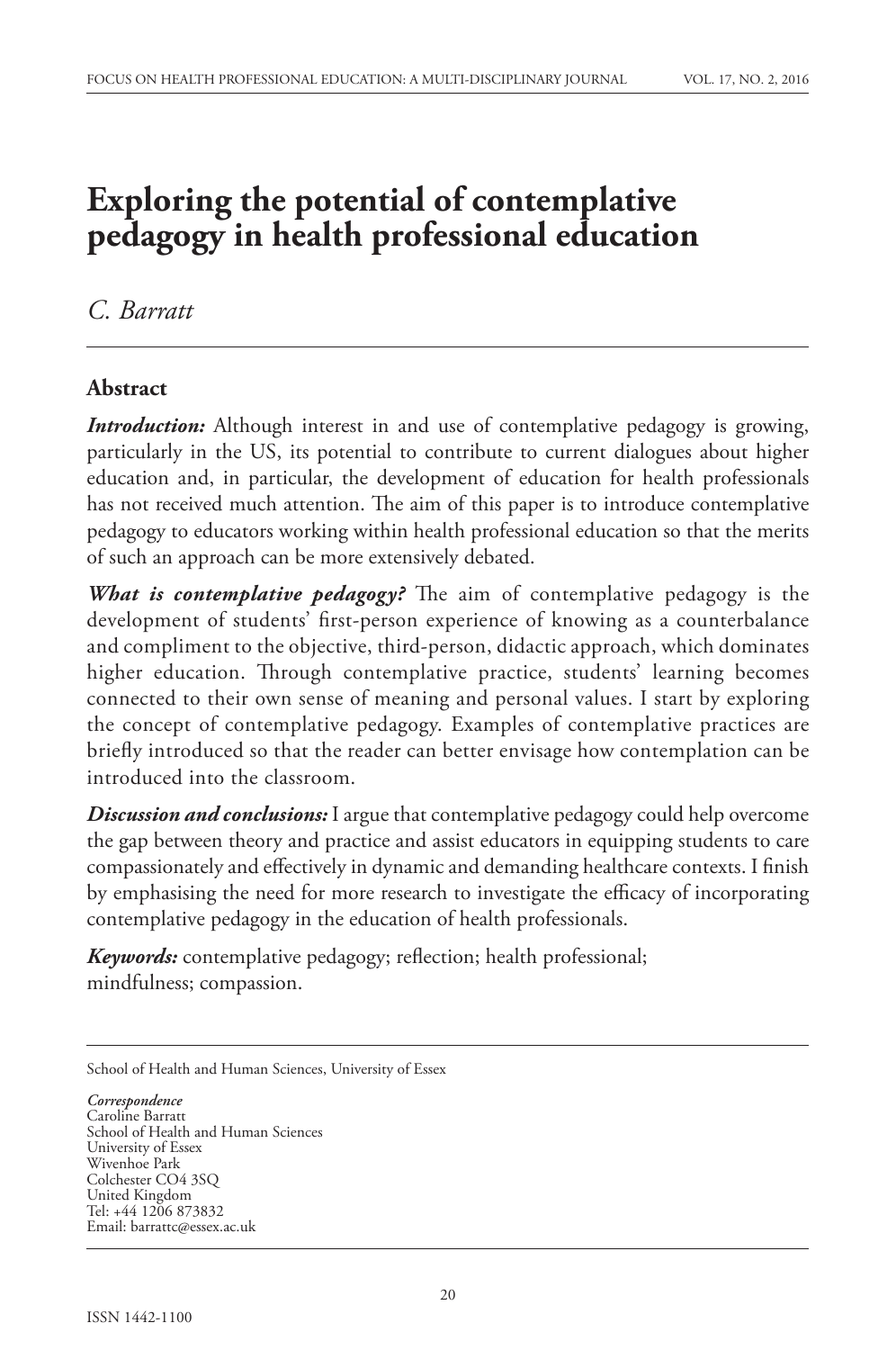### **Introduction**

Contemplative pedagogy is an approach to teaching and learning that encourages students to engage directly with their internal, subjective experience. Through the use of "first-person" contemplative practices, students directly engage with their lived experience and make sense of what they are learning in relation to their own values and sense of meaning (Barbezat & Bush, 2014; Britton et al., 2013; Zajonc, 2009). Health professional education is continually evolving, taking steps away from didactic learning to incorporate new theoretical perspectives and methods such as practice-based learning, reflection and inter-professional learning (Mann, 2011), but the complexity and dynamism of modern healthcare demands further change and innovation if healthcare professionals are to graduate capable of offering effective, compassionate care as well as being sufficiently resilient to withstand the demands of their career (Lee & Dunstan, 2011; Sales & Schlaff, 2010; Youngson, 2012).

Awareness of the potential of contemplative practice to aid the intellectual, emotional and social development of students is growing. This is reflected by increasing resources to aid teachers and lecturers (see Barbezat & Bush, 2014; Hassed & Chambers, 2014), the flourishing of organisations such as the Association for Contemplative Mind in Higher Education (www.contemplativemind.org/programs/acmhe) and increasing research and scholarly discussion in the field (see following). Research evidence is also starting to emerge that suggests that contemplative pedagogy may be useful specifically in training health professionals (for example, Dobkin & Hutchinson, 2013; Shaprio, Schwartz, & Bonner, 1998; Warnecke, Quinn, Ogden, Towle, & Nelson, 2011). Yet, overall contemplative pedagogy has not yet received the attention it deserves in discussions about how health professional education should proceed. The purpose of this paper is to introduce the concept of contemplative pedagogy to a health professional education audience and to stimulate debate about its future development in this field.

### *The growth of contemplative pedagogy*

Growing critiques of Western higher education point out that the increasingly narrow focus on critical thinking and reasoning, and the pursuit of technological and scientific knowledge has occurred at the expense of values, meaning and human connection (Barbezat & Bush, 2014; Lin, Oxford, & Brantmeier, 2013; Zajonc, 2009). Contemplative pedagogy acts as a counterbalance to this trend, and as a result, there has been growth in the number of university programs, across the curriculum, that incorporate contemplative elements (Eppert, 2013). The rapid growth of mindfulness practice in all levels of education, particularly in North America (Eppert, 2013; Meiklejohn et al., 2012; Shapiro, Brown, & Astin, 2008), is further evidence of growing interest in contemplative pedagogy.

There is also evidence that contemplative pedagogy is slowly finding its way into health professional education. The Concentration in Contemplative Studies for medical students at Brown University has been available since 2007 and enables students to combine their medical training with contemplation-based courses through which they develop their own first-person experience of contemplative practice. The self-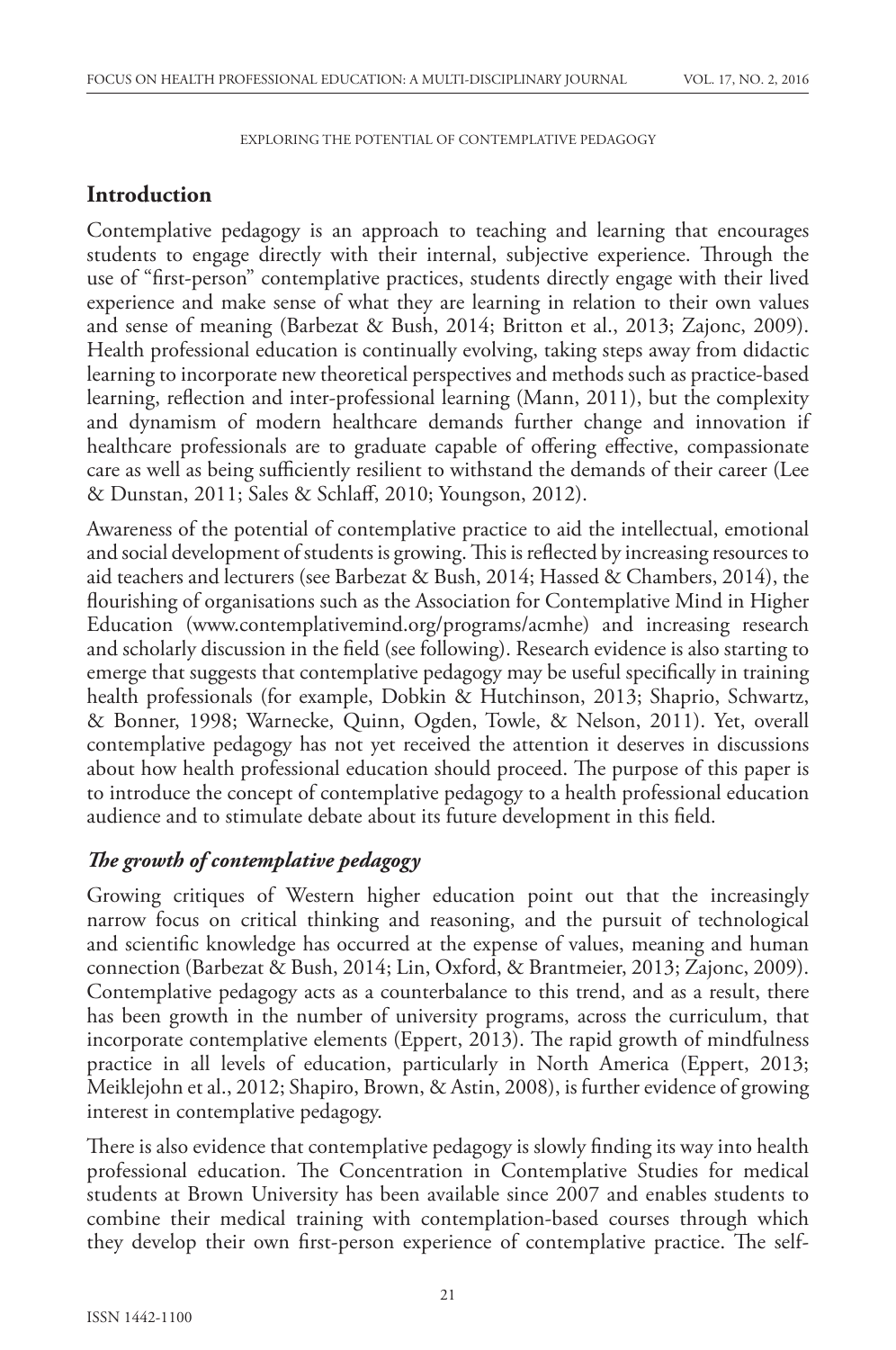development that arises from this practice is believed to contribute to their resilience, skill and compassion as clinicians (Brown University, n.d.). Furthermore, optional mindfulness courses have been established within the curriculum of 14 medical and dental schools is the US (Dobkin & Hutchinson, 2013), in response to increasing research that suggests that health professional students benefit from mindfulness training through improved wellbeing and reduced stress (Newsome, Waldo, & Gruszka, 2012; Warnecke et al., 2011) and improved clinical intervention skills (Gockel, Cain, Malove, & James, 2013; Shapiro, Astin, Bishop, & Cordova, 2005).

#### *The challenge of compassion*

Considerable challenges exist in educating and training healthcare graduates who are capable of working within the complex and dynamic healthcare environments of today (Lee & Dunstan, 2011; Sales & Schlaff, 2010). Lee and Dunstan (2011) called for a "re-thinking" of professional education that reconceptualises the gap between theory and practice. In the UK, the shift of nurse training from hospitals to universities has served to widen the gap between practice and theory, a gap that is proving hard for both students and educators to bridge (Morrall & Goodman, 2013). Furthermore, reports about the poor standard of care, such as those describing the failures in hospital care in the UK (see Mid Staffordshire NHS Foundation Inquiry, 2013) have spotlighted the issue of compassionate care and raised questions about how compassionate care can be taught (Adam & Taylor, 2014; Kelley & Kelley, 2013; National Health Service, 2012).

Concerns have been expressed about the inability of medical and nursing education to emotionally prepare students for practice and some go further, suggesting that training may actually be harmful to students, or at least maladaptive for compassionate care (Coulehan & Williams, 2001; Rushton et al., 2009; Shapiro, 2011; Youngson, 2012). Whilst the literature on health professional education points to increasing innovation in teaching that has enriched the experience of students, the challenge of incorporating meaning and emotion to sufficiently serve the needs of students as they evolve into health professionals still remains. I suggest that contemplative pedagogy could help educators to address some of the challenges that health professional education is currently facing.

### **What is contemplative pedagogy?**

Whilst it is recognised, as stated in the introduction, that health professional education draws from a range of pedagogical positions, creating curricula that fully incorporate students lived, embodied experience as students and, crucially, as emerging health professionals is challenging (Tsang, 2011). The first-person approach to learning, which lies at the heart of contemplative pedagogy, allows space for and exploration of emotion and meaning by turning the gaze of the learner inward, thus cultivating greater selfawareness and depth of self-knowledge (Bush, 2011). Barbezat and Bush (2014) stated, "We want to create the opportunity for our students to engage with material so that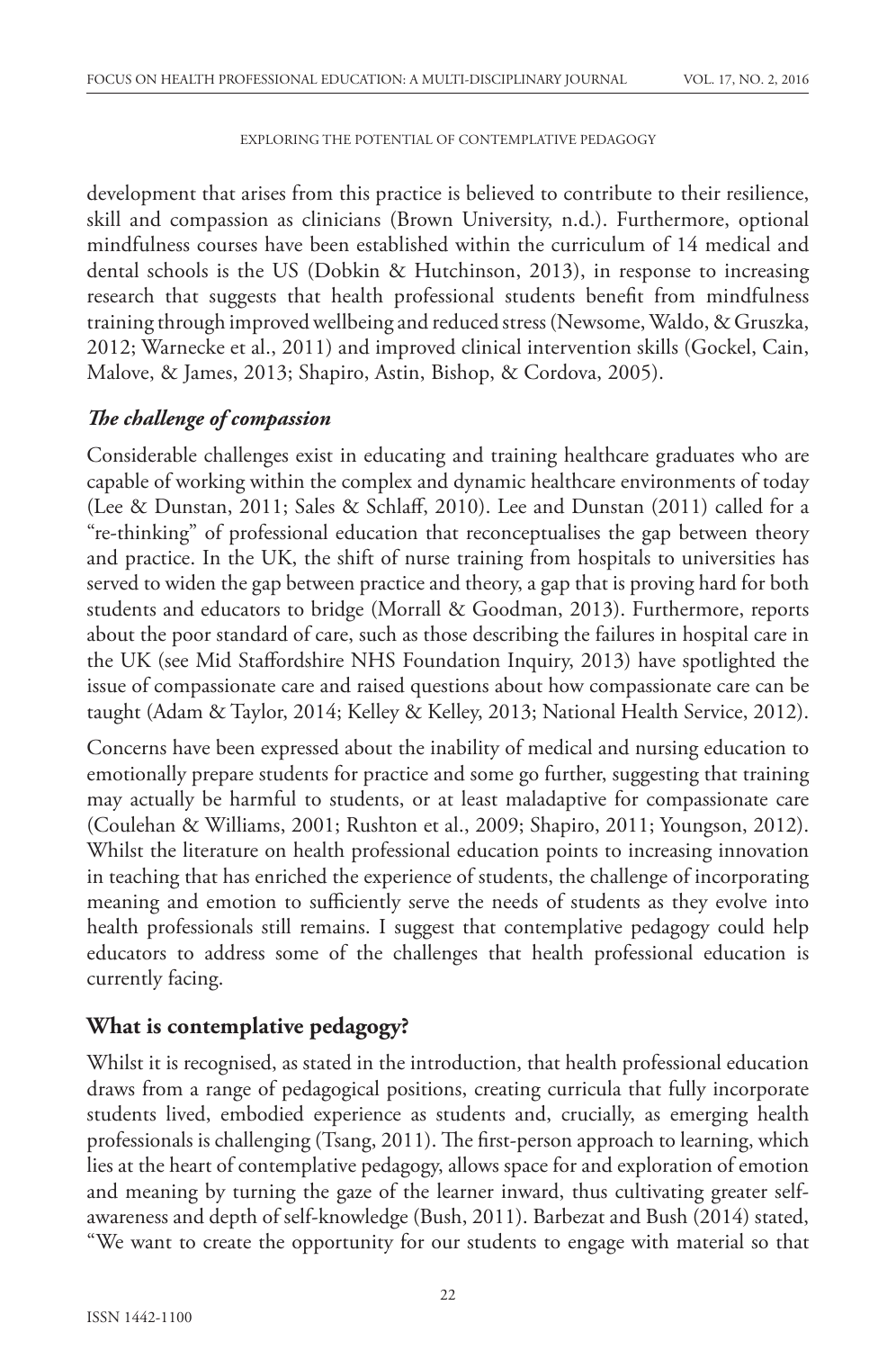they recognise and apply its relevance to their own lives, to *feel deeply and experience themselves* [emphasis added] within their education" (p. 3). Thus, learning becomes an active process in which students uncover and develop a sense of meaning in their lives.

It is important to note that the development of a first-person approach does not come at the expense or rejection of objective, third-person learning but is an important counterbalance if students are going to reach a better understanding of themselves and who they are in the context of the world around them. Siegel (2007) highlighted the importance of this distinction and the need for educators to be able to identify between these approaches to learning in their exploration of how mindfulness can be understood—in our own experience as well as through scientific experimentation and conceptualisation—but it is, of course, relevant to anything studied. Whatever is taught to students will be processed and made meaningful to each student in a unique way through their own internal processing. Contemplative practice has a strong internal focus whereby students form a deeper and more personal relationship to what is being taught whether that is theoretical or practical. By providing the space and skills to become aware of their internal responses, to both intellectual as well as practical learning experiences, students can become conscious of their learning and how they are affected by it (Barbezat & Bush, 2014). Therefore, we enable students to become better learners who are capable of connecting what they are being taught with their experience of, and actions in the world, thus helping to overcome the gap between theory and practice.

Contemplative practice can lead to a deep sense of knowing that is not offered by intellectual reasoning alone. Zajonc remarked:

Knowledge, from the point of view of any contemplative tradition, is not primarily object-oriented. It is epiphany—or insight-oriented. It's not good enough to know *about* reality; you need to change how you see reality. Real education is transformation. (as cited in Boyce, 2010, para. 24)

Zajonc (2009) noted that most of our lives, we are relentlessly engaged with our exterior lives. He explained that when we turn inward we do so to meet the other half of our existence, which we usually operate in ignorance of. Only when our feelings or emotions reach either notable highs or lows do we have much cause to turn inwards, and even then, we may try and resist what is there rather than exploring it (Zajonc, 2009). Contemplative pedagogy is, therefore, about helping students develop a curiosity about their inner lives leading to greater self-awareness and refreshed connection to the external world and the knowledge and skills they are learning.

One of the challenges of writing about contemplative pedagogy is that to fully appreciate its value it has to be experienced (Barbezat & Bush, 2014; Zajonc, 2009). Educators who wish to engage with contemplative pedagogy need to know something of their inner life and to have explored this through contemplative practice so that they understand what they are offering to their students, and the fear and beauty that may accompany it (Burack, 2014). Furthermore, contemplative practice can support teaching to the best of our abilities, teaching with all of who we are and fully infusing our teaching with our own values and sense of meaning (Palmer, 1997). It can help us to be fully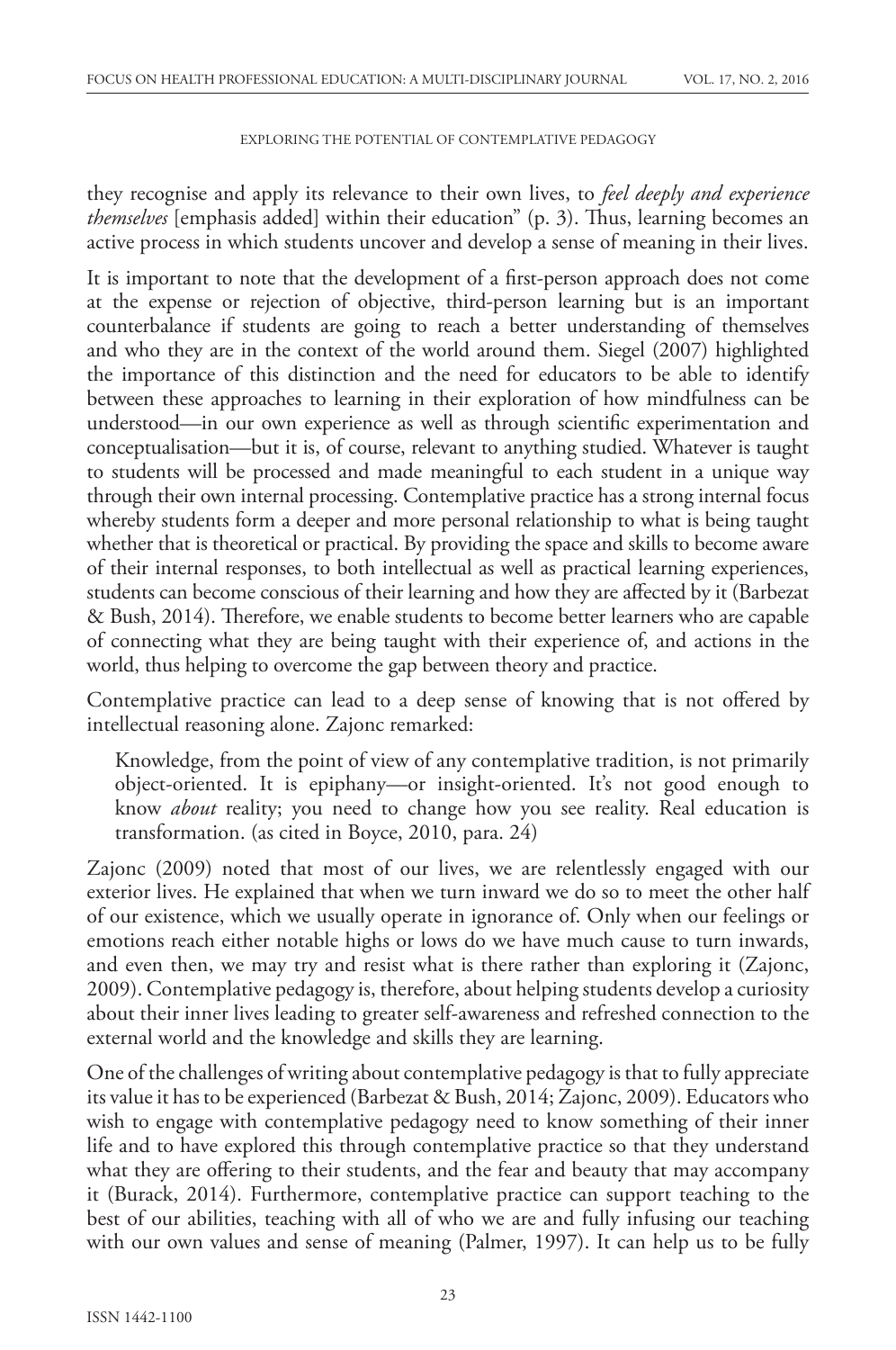present and awake with our students and develop rich relationships that are satisfying to both teacher and student, opening up the potential for a reciprocal learning encounter (Meixner, 2013). Zajonc (2009) remarked, "If we are to serve with the best of who we are, then we cannot evade the shyness and fear we naturally feel when we confront the open interior space of stillness" (p. 68). To understand the shyness and fear that our students are likely to meet, we need to have become acquainted with them ourselves.

### **Contemplative pedagogy in the classroom**

The incorporation of contemplative pedagogy into the classroom can manifest in a wide variety of forms. I will explore three examples—reflection, mindfulness meditation and deep listening.

### *Reflection*

Reflection, which is used widely in health professional education, can be an effective contemplative practice through which students connect their inner and external experience. Deep reflection allows space for discussion of emotion, feeling and meaning. It takes time and requires internal contemplation as well as the activity of writing. However, the way in which reflection is often taught has frequently minimised its contemplative character. Rodgers (2002) noted that "reflection has suffered from a loss of meaning. In becoming everything to everybody, it has lost its ability to be seen" (p. 843). Rather than providing space for deep reflection, a reflective writing exercise can become a deposit for evidence of learning outcomes. Wear, Zarconi, Garden, and Jones (2012) emphasised the contemplative aspects of reflection, suggesting that reflection should promote "broader understanding and *transformed thinking*, through which students derive a deeper sense of meaning" (p. 608), which, in turn, leads to transformed action in the world.

### *Mindfulness*

Mindfulness practice is possibly the most widespread form of contemplative practice used in education. According to a commonly cited definition of mindfulness, the aim of mindfulness practice is to develop non-judgemental awareness of the present moment (Kabat-Zinn, 1990). Through the development of this one-pointed attention, students and practitioners become more able to focus and less controlled by the so called "monkey mind" (Kabat-Zinn, 1990). In education, mindfulness practice has been associated with improved wellbeing and improved academic performance (Shapiro et al., 2008), and these findings have been similar amongst healthcare students (see Gockel et al., 2013; Newsome et al., 2012; Shapiro et al., 2005; Warnecke et al., 2011). For students training to be healthcare professionals, mindfulness practice has also been associated with improved clinical interventions (Shapiro et al., 1998; Shields, 2011; Warnecke et al., 2011). The potential of mindfulness to improve the connection and quality of care between nurses and their patients has also been emphasised with regards to Watson's human caring theory (Sitzman & Watson, 2014) and Parse's concept of "true presence" (Palmieri & Kiteley, 2012).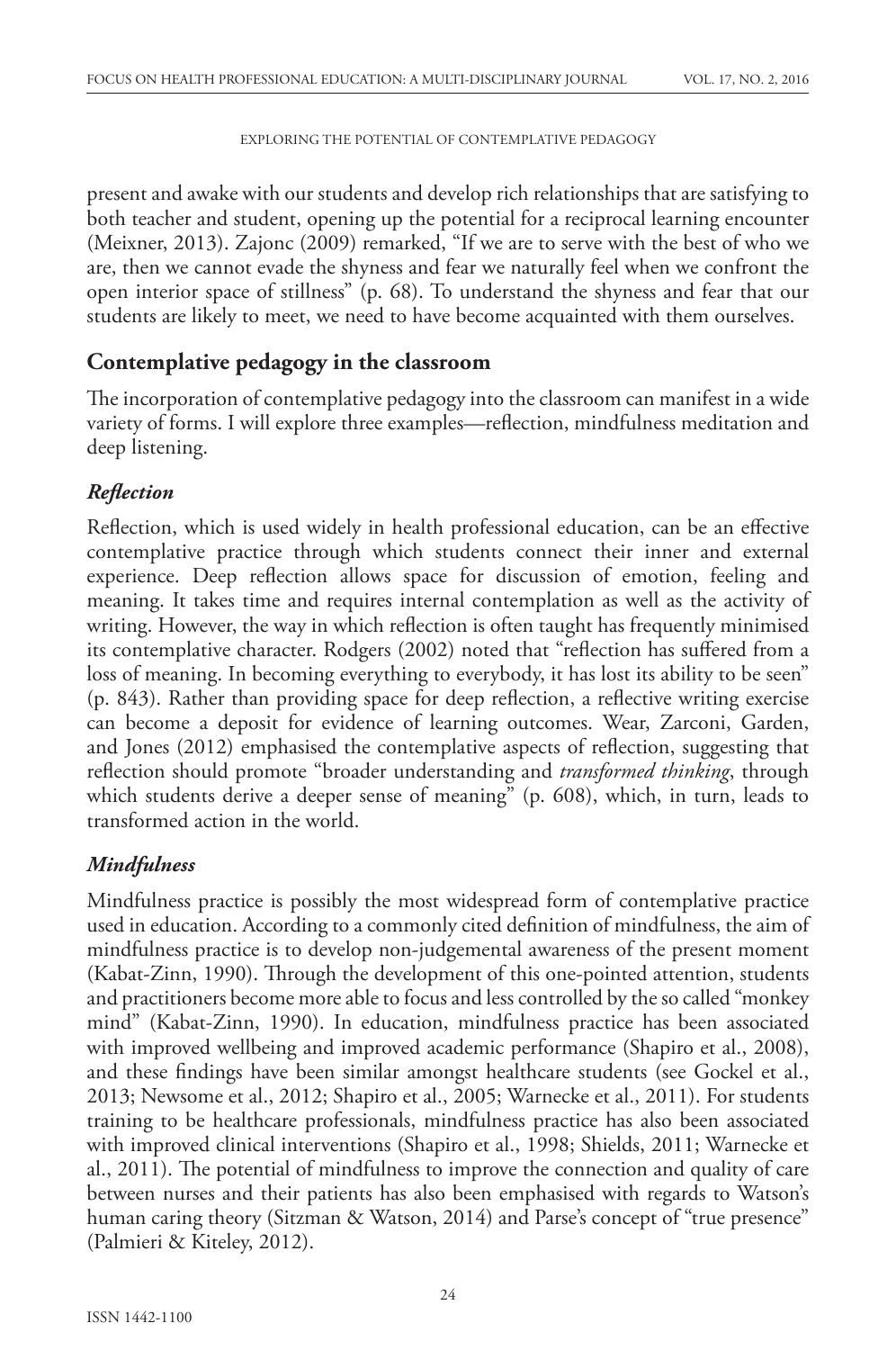In the classroom, a common approach is to introduce a short period (e.g., 5 minutes) of mindfulness practice—for example a breath awareness meditation at the start of the class. This helps to bring students into the present moment so that they are less distracted by events outside the classroom. Although the full depth of awareness and insight that can emerge from mindfulness practice can only develop with long-term sustained practice, positive benefits have been shown to accrue from limited practice, indicating that it is a worthwhile practice in the classroom even if students are not engaging in similar practices in their own time (Shapiro et al., 2008).

### *Deep listening*

Central to contemplative pedagogy is not just the relationship students develop with themselves but also with other students and the wider community. The practice of deep listening involves being fully present and listening without trying to control or judge what you are hearing (Barbezat & Bush, 2014) and provides a way of building meaningful relationships amongst students. Whilst listening, students are encouraged to stay with their emotional and embodied experience of listening rather than preparing what they wish to say next or working out how they might solve the problem before it is fully explained to them. I am not suggesting that listening skills are not taught in current health professional programs, but the emphasis on open awareness shifts the focus from the ability to listen as a skill to deeply hearing what is said.

In terms of educational value, deep listening as a skill opens up a hugely valuable learning opportunity because in order to deeply listen we must reside in the space of "I don't know". We must choose not to know or make our minds up but simply to remain with what is present. To listen without judging means having to sit with all the vulnerability of not knowing—potentially very hard from a professional perspective when we are keen to defend our identity as "nurse", "doctor" or "teacher". Deep listening is therefore not just another way of teaching listening skills but of sensing and understanding our vulnerability. The potential creativity of vulnerability has also been recognised in nursing literature. Carel (2009) noted, "To be able to love and care about other people and things outside ourselves is to make ourselves vulnerable. But this vulnerability is also the gate to creativity and flourishing" (p. 219). Contemplative practice could provide a gateway to exploring vulnerability, facilitating students to experience its creative potential rather than the anxiety that the unknown can evoke.

I hope that by exploring these examples that readers have a better understanding of the applicability of contemplative practice to teaching. The main contributions that contemplative pedagogy can bring to health professional education are explored in the following two sections.

#### **Contemplation, connection and compassion**

As mentioned in the introduction, one of the key challenges facing health and social care education is producing professionals capable of compassionate care in challenging work contexts (Adam & Taylor, 2014; Cook & Cullen, 2003; Kelley & Kelley, 2013). I believe that contemplative pedagogy has much to offer in this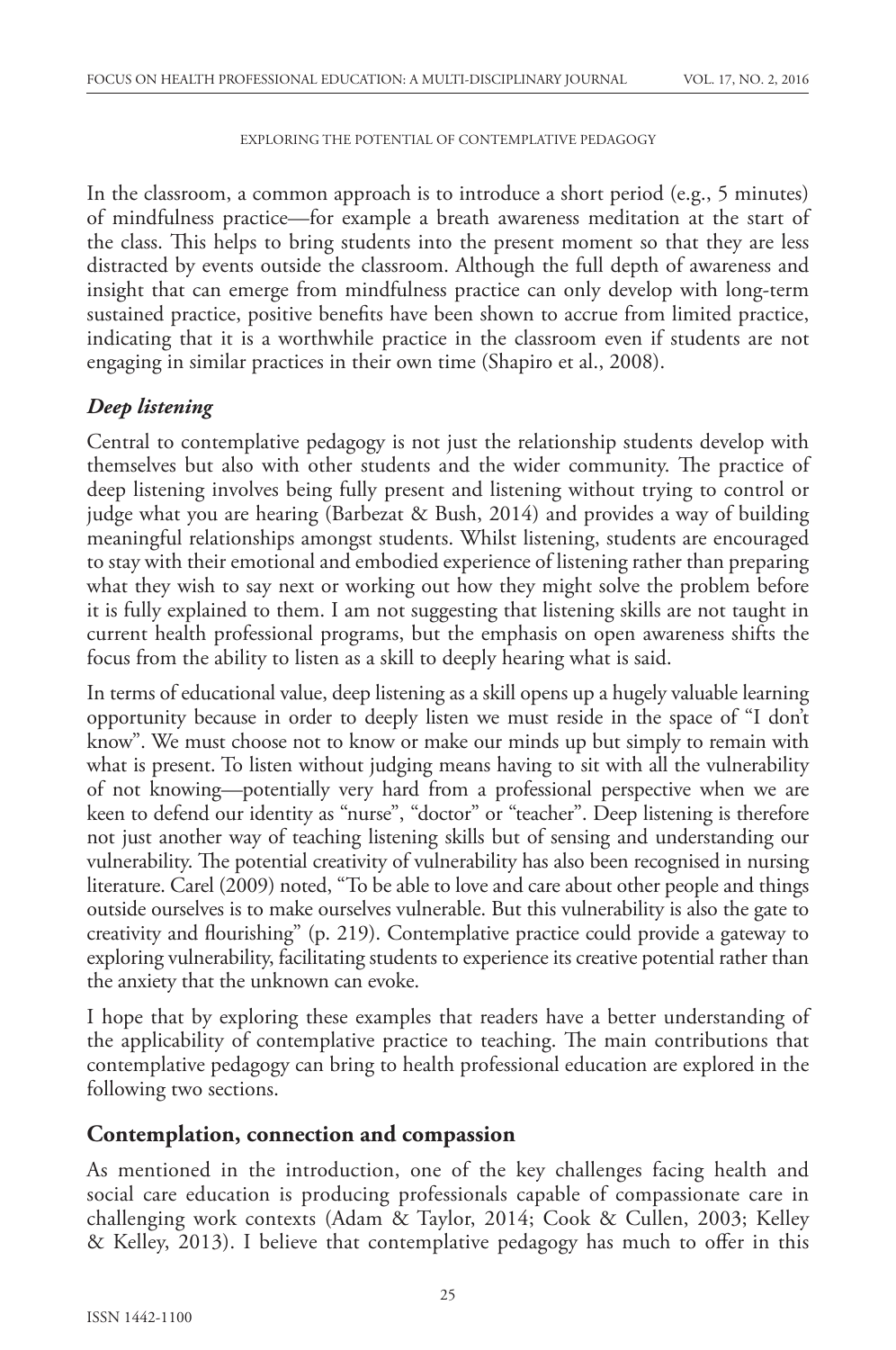regard. Firstly, through contemplation we are reconnected more deeply to ourselves and through self-understanding we come to understand other. Asher (2003) asserted, "It is only by looking deeply into one's 'self' that one can see the 'other' and recognise how one's own past, present and future are linked to those of different others and vice versa" (as cited in Blinne, 2014, p. 238). If we fail to engage with our own experience of the world, we remain distant from ourselves and others. As students connect more deeply to their internal experience, they are likely to experience a new level of vulnerability in the class, and this shared vulnerability opens up the possibility of more authentic relationship.

Furthermore, mindfulness training for health professionals has been shown to contribute to increased empathy (Shapiro & Brown, 2007, as cited in Shapiro, Brown, & Astin, 2008; Shapiro et al., 1998). Although meditation is sometimes perceived as a self-centred, distancing practice, this is not accurate. Zajonc (2009) stated "The suffering of others, the needs of the world become all the more pressing and we rise to meet the call with increasing wisdom and strength. Meditation should never take us away from life" (p. 66). Commenting on research with students who had participated in a contemplative course in critical social work, Wong (2013) remarked:

[Contemplative practices] help bring different aspects of one's self into focus, restore wholeness, and awaken an appreciation of the interconnectedness of all life. …This realization of her [the student's] own wholeness was pivotal to her seeing the wholeness of her clients. It was embodied, not just an idea in her head. When we are grounded in the body, we begin to experience our physical embeddedness in this world and our interdependence with all life. (p. 271)

Contemplative practice and the internal self-awareness that it inherently develops could, therefore, help to address some of the more intractable problems of health professional education. The experience of students, their emotions and their sense of meaning are made central to their learning and development into health professionals. This could improve the resilience of students to cope effectively and remain in touch with the deeper values that brought them to the caring profession, thus supporting sustained compassionate care.

### **Holding contradiction**

One additional area in which contemplative pedagogy can make a valuable and, perhaps, unique contribution to the education of health professionals is through enabling students to hold and honour conflicting, contradictory views about the world. Zajonc (2006) pointed out that whenever we are given a problem, our tendency is to instantly try to solve it, but the complexity of reality often means that we are frustrated in our search for a straightforward answer. Healthcare professionals are trained to alleviate suffering, but at times this may not be possible. Learning to care in contexts where a cure is unlikely or impossible represents a conflicted space that is difficult to reconcile intellectually and emotionally (Rushton et al., 2009). Contemplative practice provides space for students to explore and fully experience their sense of frustration. By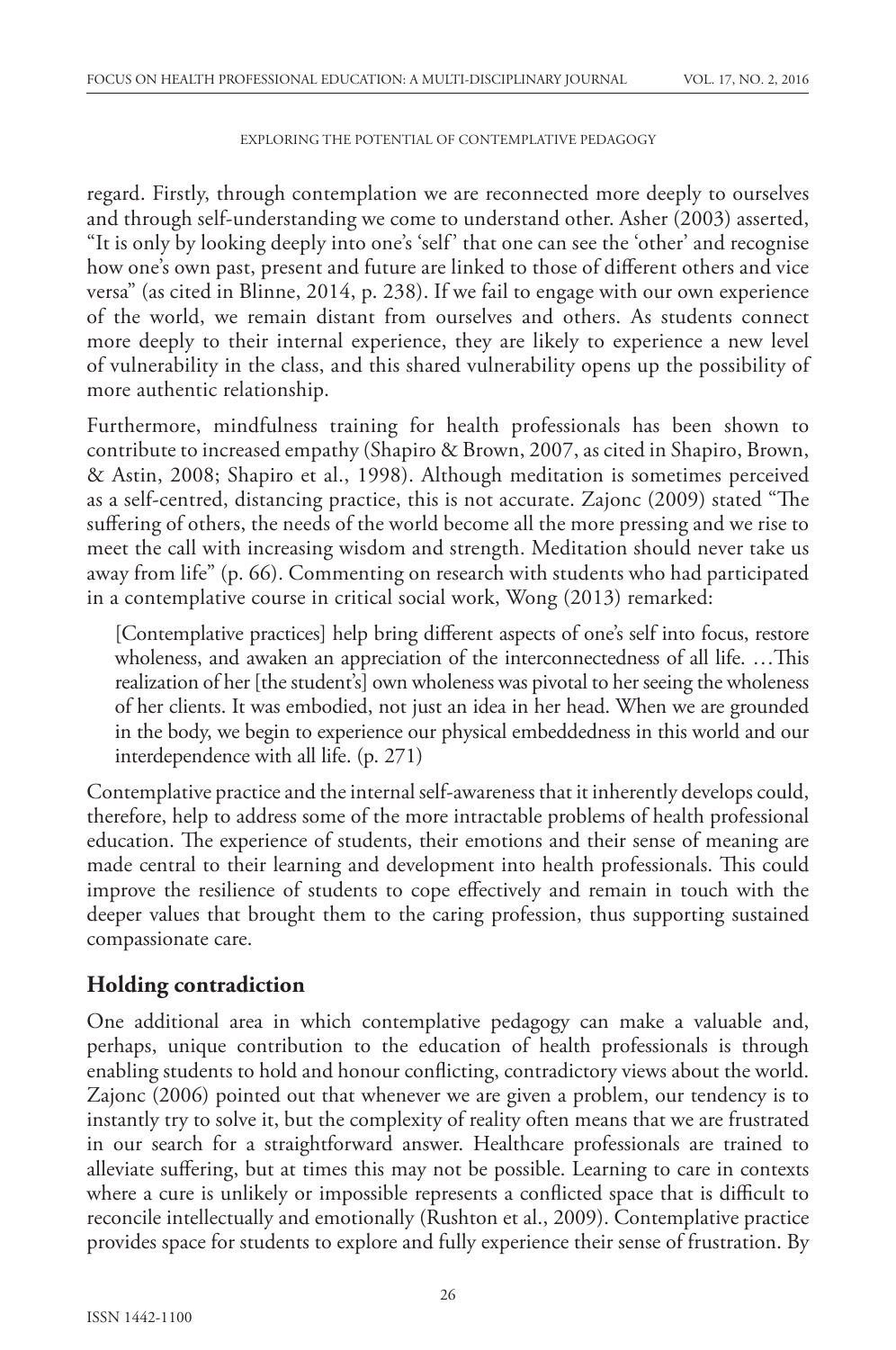becoming more comfortable with our sense of "not knowing", we can open into a more creative space that can hold this realisation, rather than continuing a frantic intellectual pursuit for the "answer".

Dyche and Epstein (2011) described how much of the curiosity of medical education has been removed in favour of technical competency but that this ill-prepares students for the complexity of practice. Similarly, Schön (1983) put forward the concept of the "swamp" of professional practice in which theories taught in the classroom are insufficient to ensure effective action in the face of messy and complex real world problems. Schön suggested that the development of reflective practice, a core element of contemplative pedagogy, can help to address this deficit. The practitioner in action needs to be able to hold their objective knowledge and training alongside their first-person experience and understand the relationship between the two, but whilst education fails to include students' subjective experience, this capacity cannot fully develop.

Additionally, by connecting student health professionals with their internal life and their subjective experience of learning, the journey from layman to professional is made more conscious. Students are, therefore, more aware of this essential transformation (Mann, 2011) and can observe how they are being influenced by what they are learning and experiencing, providing them with greater agency over the professional they finally become.

### **Discussion and conclusion**

Although in its infancy, discussion about the potential of contemplative pedagogy and evidence from connected fields, such as mindfulness, suggest that contemplative practice could contribute to the educational experience for student health professionals. There are already some elements of contemplative practice, such as reflection, present within health professional curricula that could be deepened. Including contemplative practices in teaching and learning in health professional education is not about usurping other approaches but broadening the student experience and utilising contemplative approaches where it is appropriate to do so.

Whilst the literature in health professional education suggests a readiness and interest in pedagogic innovation, in reality the construction and delivery of curricula for health professional education are heavily constrained by the broad range of stakeholders involved in their creation and monitoring. In the UK, these range from commissioners (such as Health Education England), purchasers (for example, NHS trusts), professional regulatory bodies as well as university and student expectations. I expect that health education curricula are subject to similar tensions elsewhere; therefore, innovation is likely to be challenging. But curriculum reviews, such as the "Shape of Caring Review" in the UK, which is reviewing the nursing curriculum (Willis, 2015), consider evidence of best teaching practice to develop the education of health professionals. Therefore, there is an urgent need for more research into the use of contemplative practices so that it is possible to provide evidence for which practices might be most useful, how they should be delivered, to whom and when.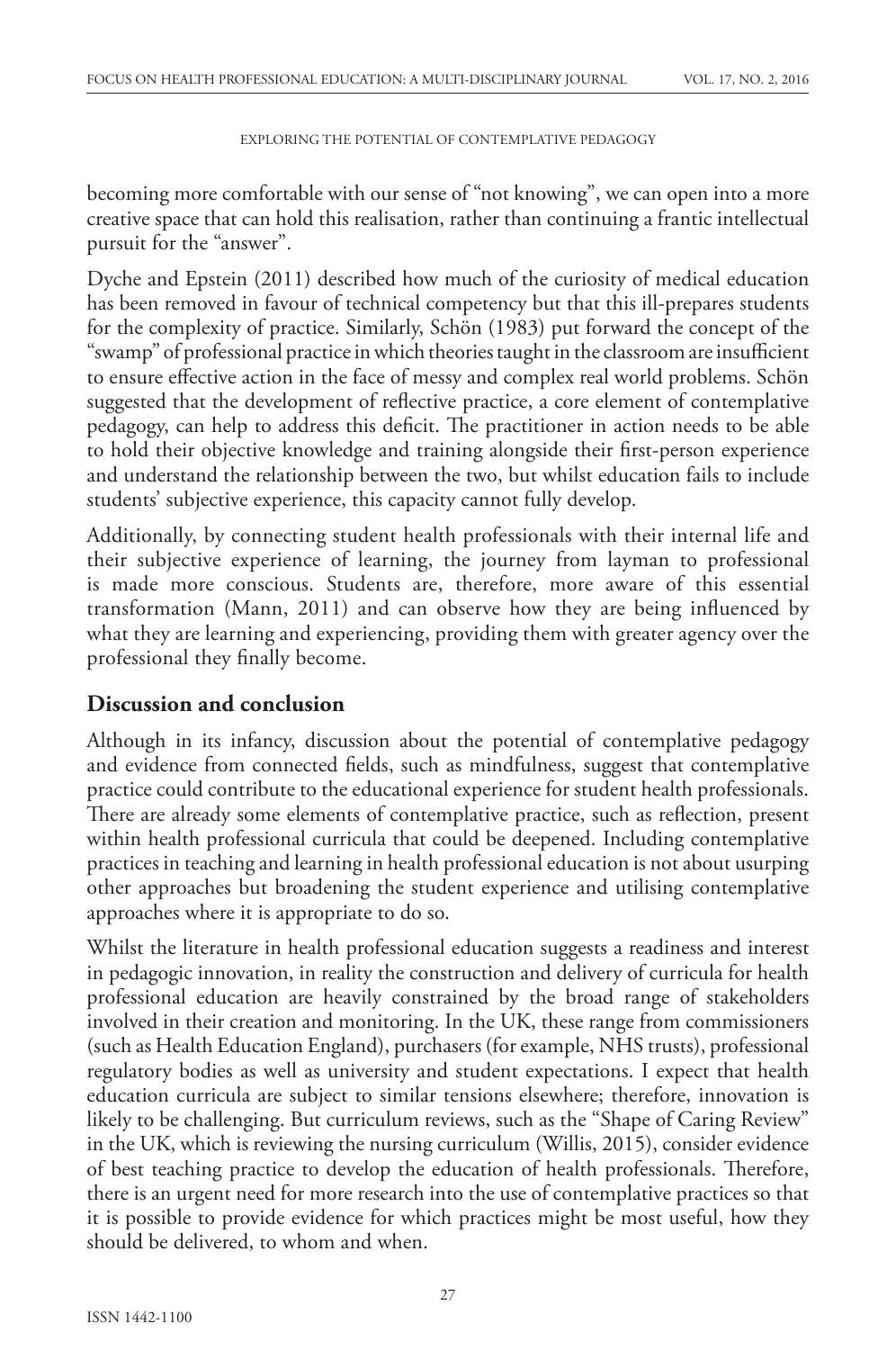Ultimately, if students are helped to become more self-aware, they are likely to be more able to make informed decisions about how they wish to be in the world, how they want to treat other people and how to make manifest the values they hold dear. The emotional connection to their vocation, which many students feel when they start their training but is frequently lost overtime (Youngson, 2012), could be reinforced by contemplative practice. Contemplative practice provides a way for learning to be more fully integrated and embodied and the connection between external experience and internal feelings and emotions made more explicit and knowable.

Whilst we can tell students about professional frameworks and we can list the characteristics of compassionate care, ultimately each student will make sense of these in their own way based on their own experience and their own sense of meaning. We do not want students just to "know" about how to practice, we want them to embody that knowledge and express it through action. It is unrealistic, perhaps even undesirable, to think that when students embark on practice, their idealistic notions of their profession will not be altered by the realities of practice. But by facilitating the creation of a reflective internal life, we could support students in being better able to deal with difficulty, whilst remaining connected to their own values. Overall, this could support the development of compassionate, effective health profession graduates who are sufficiently resilient to withstand the complexity and challenge of modern healthcare practice.

### **References**

- Adam, D., & Taylor, R. (2014). Compassionate care: Empowering students through nurse education. *Nurse Education Today*, *34* (9), 1242–1245. doi:10.1016/j. nedt.2013.07.011
- Barbezat, D. P., & Bush, M. (2014). *Contemplative practices in higher education: Powerful methods to transform teaching and learning*. San Francisco, CA: John Wiley & Sons.
- Blinne, K. (2014). Awakening to lifelong learning: Contemplative pedagogy as compassionate engagement. *Radical Pedagogy*, *11*(2), 1524–6345.
- Boyce, B. (2010). *Please help me learn who I am*. Retrieved from http://www.mindful. org/the-mindful-society/education/please-help-me-learn-who-i-am
- Britton, W. B., Brown, A.-C., Kaplan, C. T., Goldman, R. E., DeLuca, M., Rojiani, R., . . . Frank, T. (2013). Contemplative science: An insider prospectus. *New Directions for Teaching and Learning*, *2013*(134), 13–29. doi:10.1002/tl.20051
- Brown University. (n.d). *Concentration in contemplative studies*. Retrieved 16 October, 2014, from https://brown.edu/academics/medical/education/concentrations/ contemplative-studies
- Burack, C. (2014). Responding to the challenges of a contemplative curriculum. *Journal of Contemplative Enquiry*, *1*(1), 35–54.
- Bush, M. (2011). Mindfulness in higher education. *Contemporary Buddhism*, *12*(1), 183–197. doi:10.1080/14639947.2011.564838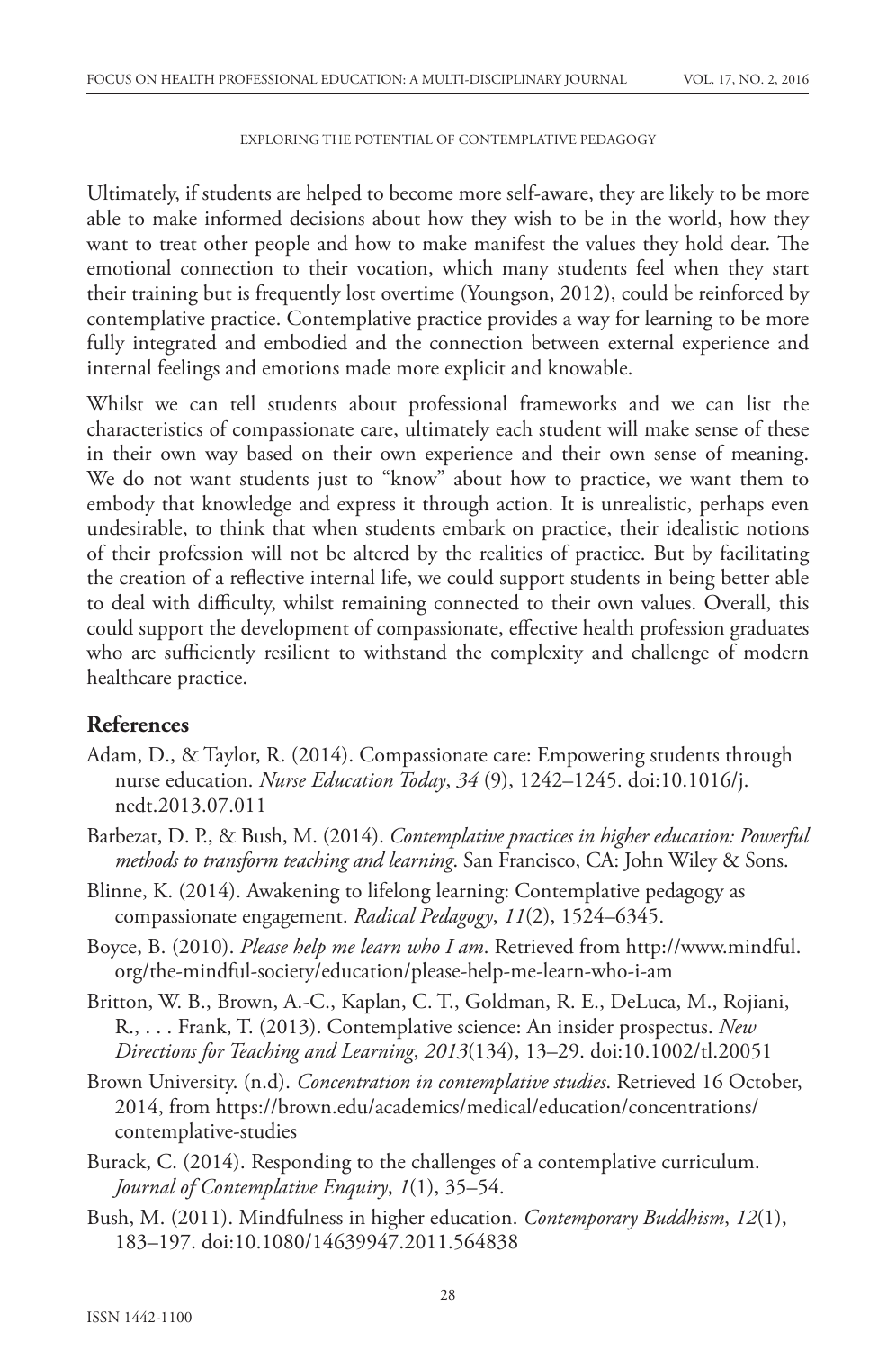- Carel, H. (2009). A reply to "Towards an understanding of nursing as a response to human vulnerability" by Derek Sellman: Vulnerability and illness. *Nursing Philosophy*, *10*(3), 214–219. doi:10.1111/j.1466-769X.2009.00401.x
- Cook, P. R., & Cullen, J. A. (2003). Caring as an imperative for nursing education. *Nursing Education Perspectives*, *24*(4), 192–197.
- Coulehan, J., & Williams, P. C. (2001). Vanquishing virtue: The impact of medical education. *Academic Medicine: Journal of the Association of American Medical Colleges*, *76*(6), 598–605.
- Dobkin, P. L., & Hutchinson, T. A. (2013). Teaching mindfulness in medical school: Where are we now and where are we going? *Medical Education*, *47*(8), 768–779. doi:10.1111/medu.12200
- Dyche, L., & Epstein, R. M. (2011). Curiosity and medical education. *Medical Education*, *45*(7), 663–668. doi:10.1111/j.1365-2923.2011.03944.x
- Eppert, C. (2013). Awakening education: Toward a rich tapestry of mindful and contemplative engagement for social/environmental transformation. In J. Ling, E. Brantmeier, & R. Oxford (Eds.), *Embodied pathways to wisdom and transformation*. Charlotte, NC: Information Age.
- Gockel, A., Cain, T., Malove, S., & James, S. (2013). Mindfulness as clinical training: Student perspectives on the utility of mindfulness training in fostering clinical intervention skills. *Journal of Religion & Spirituality in Social Work: Social Thought*, *32*(1), 36–59. doi:10.1080/15426432.2013.749146
- Hassed, C., & Chambers, R. (2014). *Mindful learning: Reduce stress and improve brain performance for effective learning*. Wollombi, Australia: Exisle.
- Kabat-Zinn, J. (1990). *Full catastrophe living: Using the wisdom of your body and mind to face stress, pain, and illness*. New York, NY: Dell.
- Kelley, K. J., & Kelley, M. F. (2013). Teaching empathy and other compassionbased communication skills: *Journal for Nurses in Professional Development*, *29*(6), 321–324. doi:10.1097/01.NND.0000436794.24434.90
- Lee, A., & Dunston, R. (2011). Practice, learning and change: Towards a retheorisation of professional education. *Teaching in Higher Education*, *16*(5), 483–494. doi:10.1080/13562517.2011.580840
- Lin, J., Oxford, R. L., & Brantmeier, E. J. (2013). *Re-envisioning higher education: Embodied pathways to wisdom and social transformation*. Charlotte, NC: Information Age.
- Mann, K. V. (2011). Theoretical perspectives in medical education: Past experience and future possibilities. *Medical Education*, *45*(1), 60–68. doi:10.1111/j.1365- 2923.2010.03757.x
- Meiklejohn, J., Phillips, C., Freedman, M. L., Griffin, M. L., Biegel, G., Roach, A., . . . Saltzman, A. (2012). Integrating mindfulness training into K–12 education: Fostering the resilience of teachers and students. *Mindfulness*, *3*(4), 291–307. doi:10.1007/s12671-012-0094-5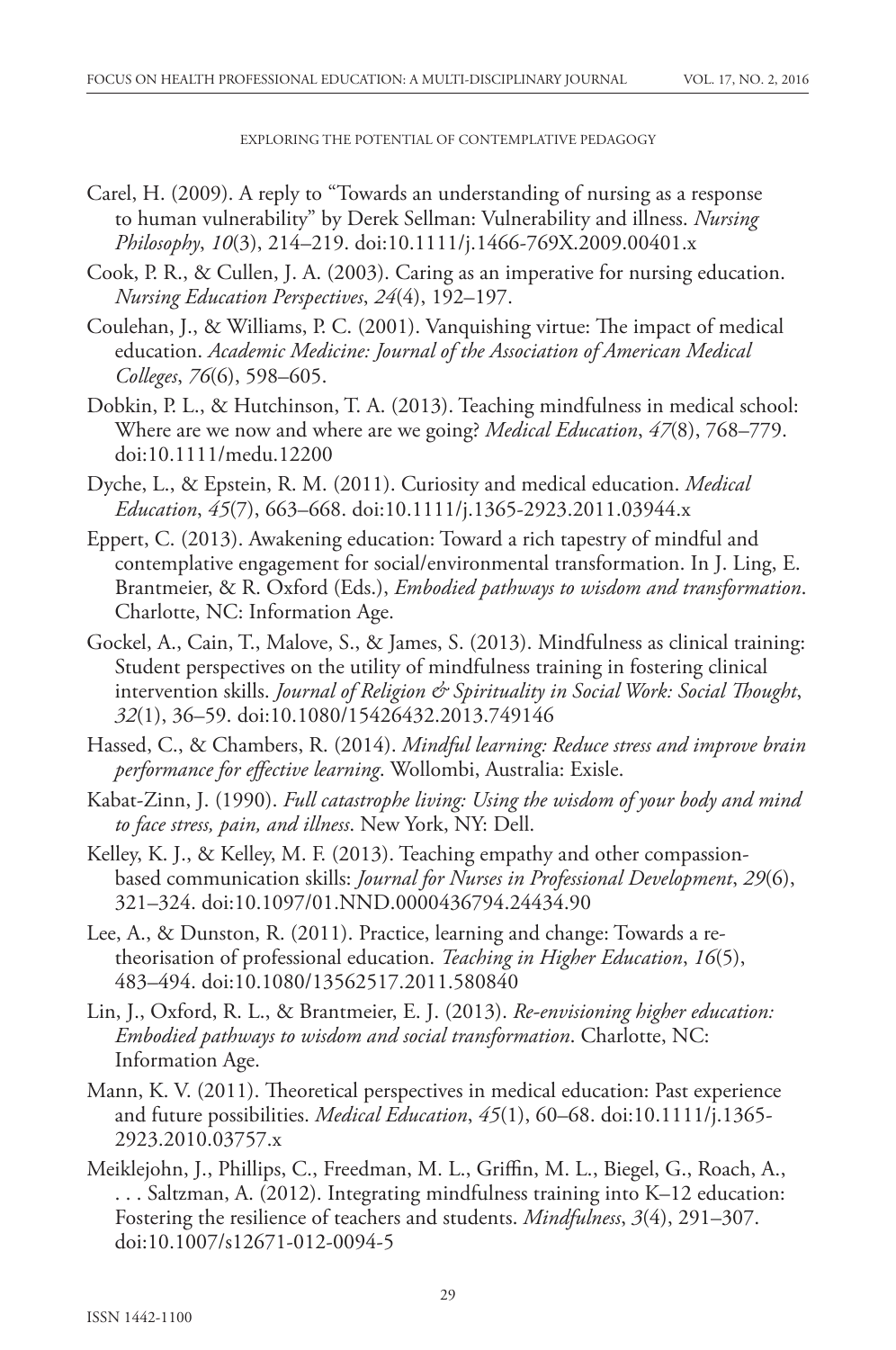- Meixner, C. (2013). Locating self by serving others: A journey to inner wisdom. In J. Lin, R. L. Oxford, & E. J. Brantmeier (Eds.), *Re-envisioning higher education: Embodied pathways to wisdom and social transformation* (pp. 317–333). Charlotte, NC: Information Age.
- Mid Staffordshire NHS Foundation Inquiry. (2013). *Report of the Mid Staffordshire NHS Foundation Trust public inquiry: Executive summary.* London, England: Stationery Office.
- Morrall, P., & Goodman, B. (2013). Critical thinking, nurse education and universities: Some thoughts on current issues and implications for nursing practice. *Nurse Education Today*, *33*(9), 935–937. doi:10.1016/j.nedt.2012.11.011
- National Health Service. (2012). *Liberating the NHS: Developing the healthcare workforce* [Online]. Retrieved from https://www.gov.uk/government/uploads/ system/uploads/attachment\_data/file/216421/dh\_132087.pdf
- Newsome, S., Waldo, M., & Gruszka, C. (2012). Mindfulness group work: Preventing stress and increasing self-compassion among helping professionals in training. *Journal for Specialists in Group Work*, *37*(4), 297–311. doi:10.1080/0193 3922.2012.690832
- Palmer, P. J. (1997). *The courage to teach: Exploring the inner landscape of a teacher's life*. San Francisco, CA: John Wiley & Sons.
- Palmieri, G., & Kiteley, C. (2012). The gift of true presence: A nursing story where theory and practice meet. *Canadian Oncology Nursing Journal*, *22*(4), 282–286.
- Rodgers, C. (2002). Defining reflection: Another look at John Dewey and reflective thinking. *Teachers College Record*, *104*(4), 842–866.
- Rushton, C. H., Sellers, D. E., Heller, K. S., Spring, B., Dossey, B. M., & Halifax, J. (2009). Impact of a contemplative end-of-life training program: Being with dying. *Palliative & Supportive Care*, *7*(4), 405–414. doi:10.1017/S1478951509990411
- Sales, C. S., & Schlaff, A. L. (2010). Reforming medical education: A review and synthesis of five critiques of medical practice. *Social Science & Medicine*, *70*(11), 1665–1668. doi:10.1016/j.socscimed.2010.02.018
- Schon, D. (1983). *The reflective practitioner*. New York, NY: Basic Books.
- Shapiro, J. (2011). Perspective: Does medical education promote professional alexithymia? A call for attending to the emotions of patients and self in medical training. *Academic Medicine*, *86*(3), 326–332. doi:10.1097/ ACM.0b013e3182088833
- Shapiro, S., Brown, K., & Astin, J. (2008). *Toward the integration of meditation into higher education: A review of research*. Retrieved from http://www. contemplativemind.org/admin/wp-content/uploads/2012/09/MedandHigherEd.pdf
- Shapiro, S. L., Astin, J. A., Bishop, S. R., & Cordova, M. (2005). Mindfulness-based stress reduction for health care professionals: Results from a randomized trial. *International Journal of Stress Management*, *12*(2), 164–176. doi:10.1037/1072- 5245.12.2.164